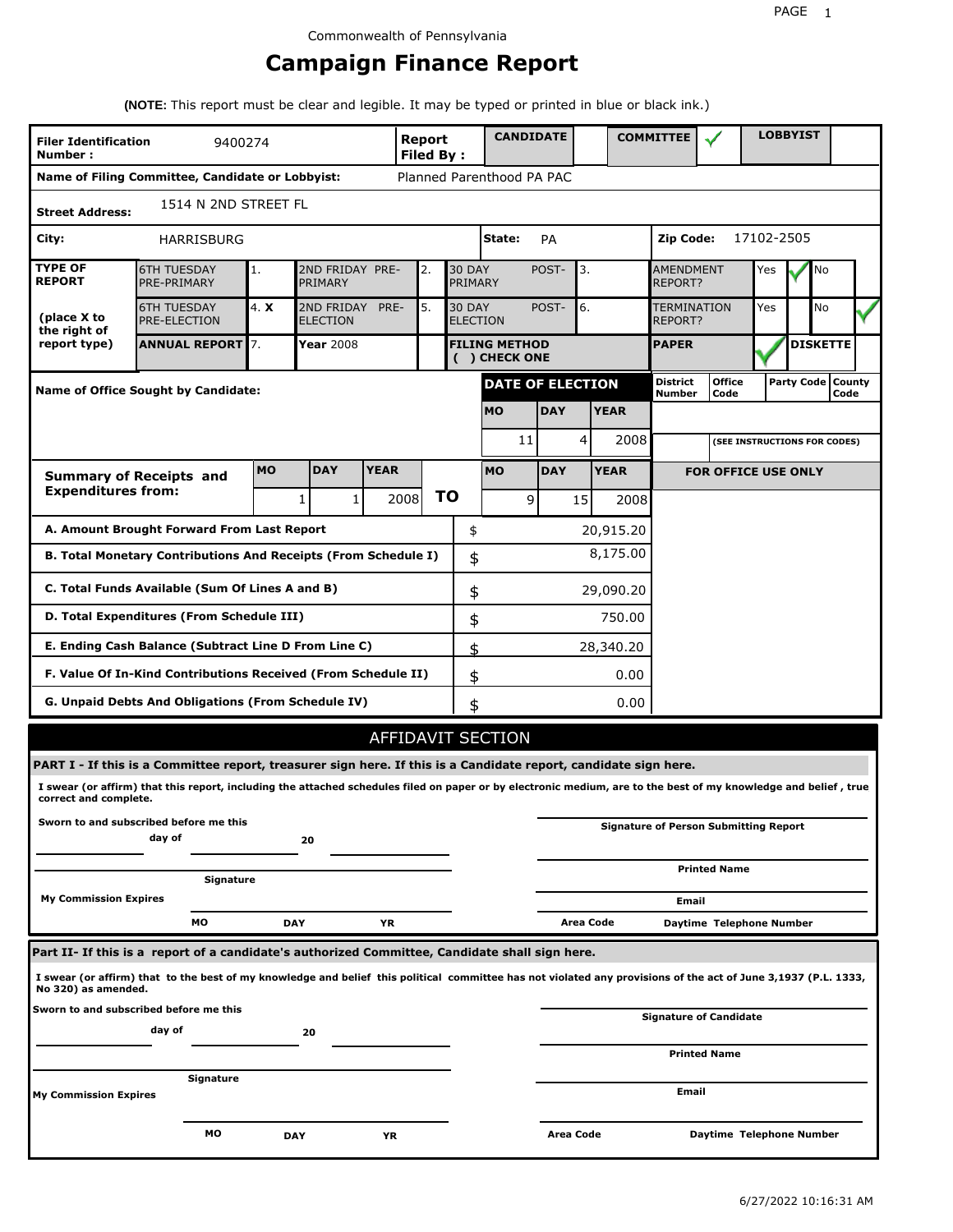### **SCHEDULE I CONTRIBUTIONS AND RECEIPTS Detailed Summary Page**

**Name of Filing Committee or Candidate Reporting Period Reporting Period** Planned Parenthood PA PAC **From:** 1/1/2008 **To:** 9/15/2008 **1. Unitemized Contributions Received - \$ 50.00 or Less Per Contributor TOTAL for the Reporting Period (1) \$** 0.00 **2. Contributions Received - \$ 50.01 To \$250.00 (From Part A and Part B) TOTAL for the Reporting Period (2) Contributions Received From Political Committees (Part A) All Other Contributions (Part B) \$ \$ \$** 0.00 2,475.00 2,475.00 **3. Contributions Received Over \$250.00 (From Part C and Part D) TOTAL for the Reporting Period (3) Contributions Received From Political Committees (Part C) All Other Contributions (Part D) \$ \$ \$** 0.00 5,700.00 5,700.00 **4. Other Receipts, Refunds, Interest Earned, Returned Checks, Etc . (From Part E) TOTAL for the Reporting Period (4) \$** 0.00 **Total Monetary Contributions and Receipts During this Reporting Period (Add and enter amount totals from Boxes 1,2,3 and 4; also enter this amount on Page1, Report Cover Page, Item B.) \$** 8,175.00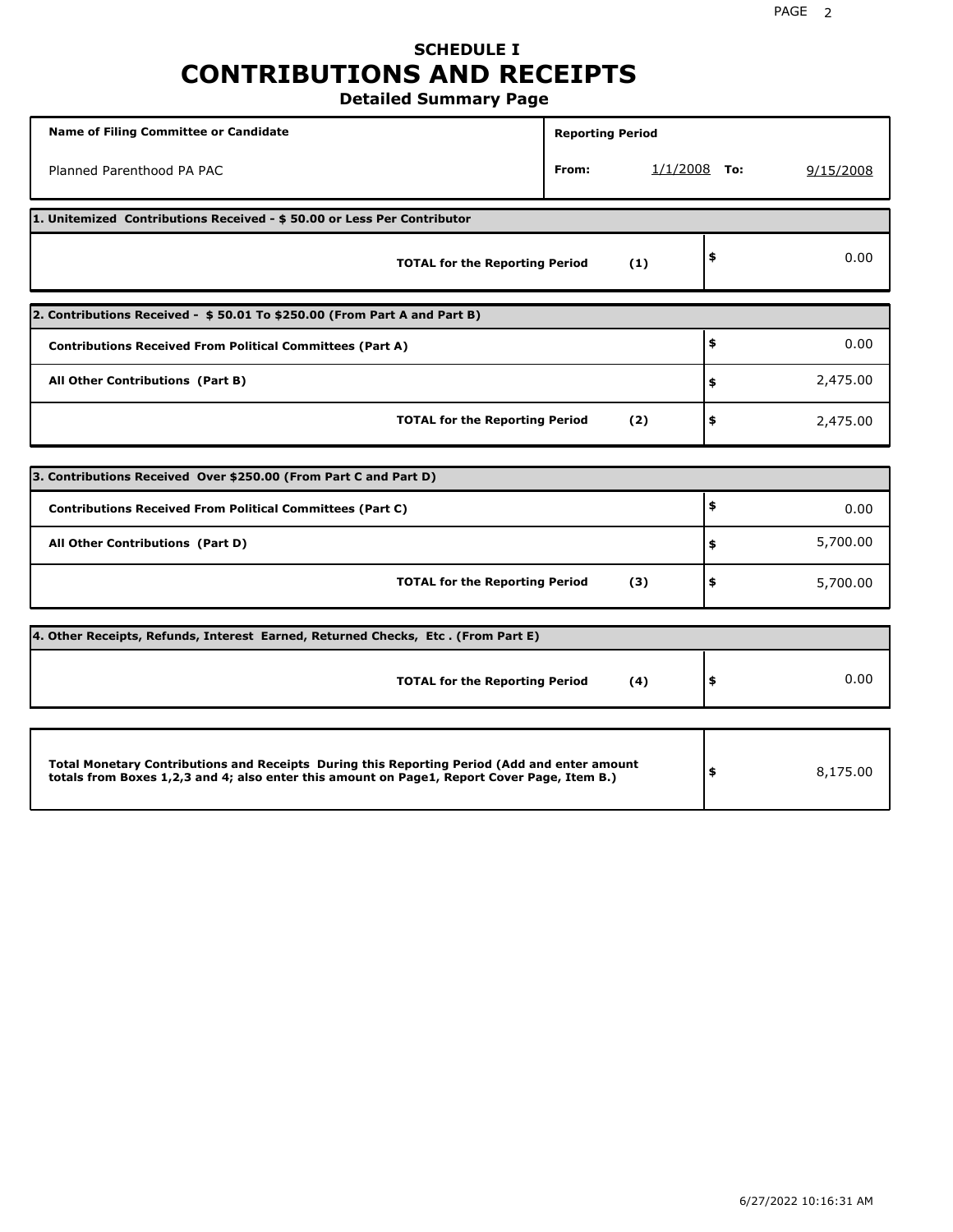PAGE 3

## **PART A CONTRIBUTIONS RECEIVED FROM POLITICAL COMMITTEES**

**\$50.01 TO \$250.00**

 **Use this Part to itemize only contributions received from political committees with an aggregate value from \$50.01 to \$250.00 in the reporting period.**

| Name of Filing Committee or Candidate      |  |  | <b>Reporting Period</b> |             |             |    |                   |  |
|--------------------------------------------|--|--|-------------------------|-------------|-------------|----|-------------------|--|
|                                            |  |  | To:<br>From:            |             |             |    |                   |  |
|                                            |  |  |                         | <b>DATE</b> |             |    | <b>AMOUNT</b>     |  |
| <b>Full Name of Contributing Committee</b> |  |  | <b>MO</b>               | <b>DAY</b>  | <b>YEAR</b> |    |                   |  |
| <b>Mailing Address</b>                     |  |  |                         |             |             | \$ | 0.00              |  |
| <b>State</b><br>Zip Code (Plus 4)<br>City  |  |  |                         |             |             |    |                   |  |
|                                            |  |  |                         |             |             |    | <b>PAGE TOTAL</b> |  |
|                                            |  |  |                         |             |             |    |                   |  |

**Enter Grand Total of Part A on Schedule I, Detailed Summary Page, Section 2.**

**\$** 0.00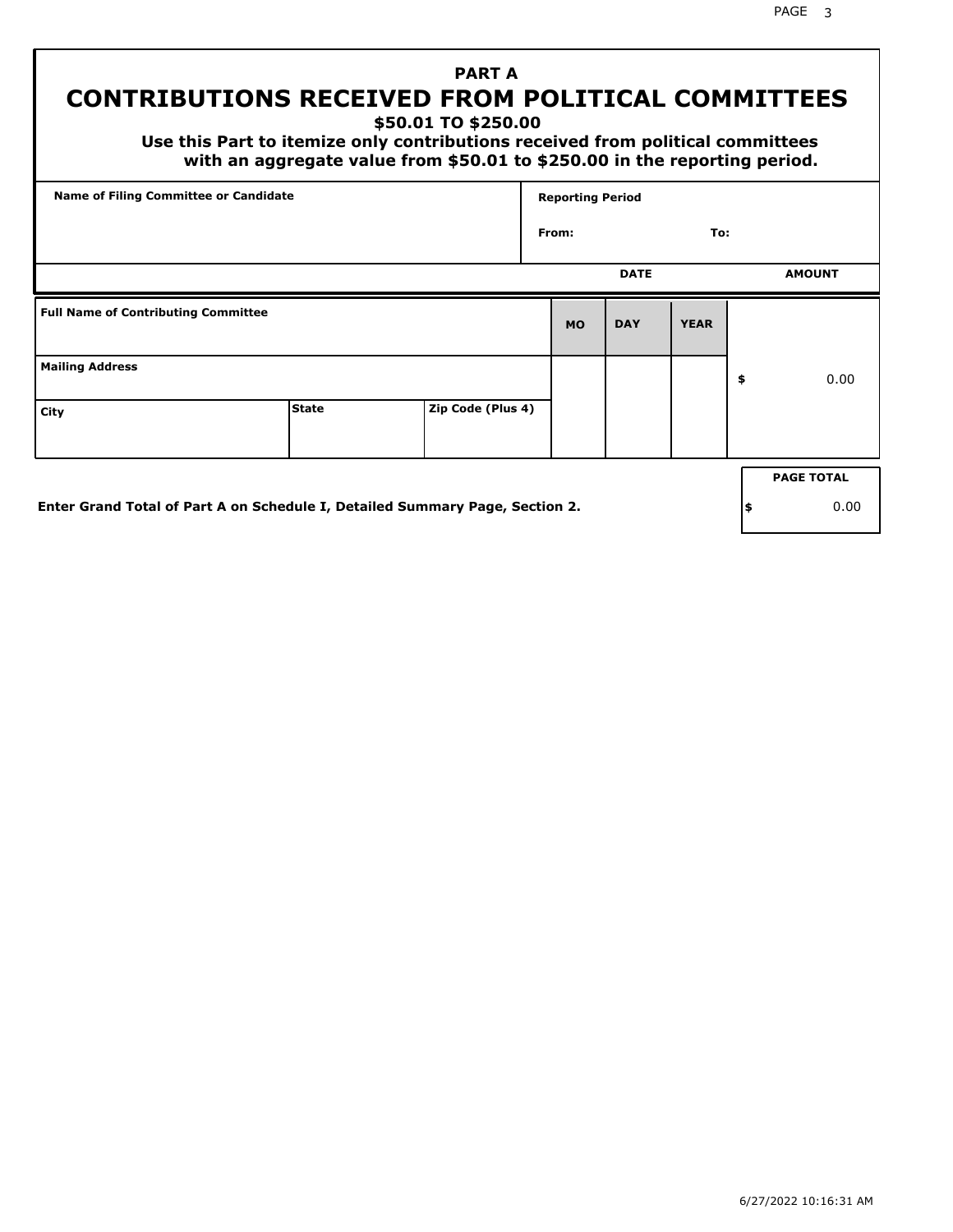|                                                           |                        | <b>PART B</b><br><b>ALL OTHER CONTRIBUTIONS</b><br>\$50.01 TO \$250.00<br>Use this Part to itemize all other contributions with an aggregate value from<br>\$50.01 to \$250.00 in the reporting period.<br>(Exclude contributions from political committees reported in Part A) |                         |                              |               |    |        |
|-----------------------------------------------------------|------------------------|---------------------------------------------------------------------------------------------------------------------------------------------------------------------------------------------------------------------------------------------------------------------------------|-------------------------|------------------------------|---------------|----|--------|
| Name of Filing Committee or Candidate                     |                        |                                                                                                                                                                                                                                                                                 | <b>Reporting Period</b> |                              |               |    |        |
| Planned Parenthood PA PAC                                 |                        |                                                                                                                                                                                                                                                                                 | From:                   | 9/15/2008<br>1/1/2008<br>To: |               |    |        |
|                                                           |                        | <b>DATE</b>                                                                                                                                                                                                                                                                     |                         |                              | <b>AMOUNT</b> |    |        |
| <b>Full Name of Contributor</b><br>Ka-Msiyara Corbett     |                        |                                                                                                                                                                                                                                                                                 |                         |                              |               |    |        |
| <b>Mailing Address</b>                                    | 226 Laurel Ave         |                                                                                                                                                                                                                                                                                 |                         |                              |               | \$ | 100.00 |
| City                                                      | <b>State</b>           | Zip Code (Plus 4)                                                                                                                                                                                                                                                               | 6                       | 3                            | 2008          |    |        |
| Glassboro                                                 | NJ                     | 8028                                                                                                                                                                                                                                                                            |                         |                              |               |    |        |
| <b>Full Name of Contributor</b><br>Lauren & Todd Lambrugo |                        |                                                                                                                                                                                                                                                                                 |                         |                              |               |    |        |
| <b>Mailing Address</b>                                    | 8142 Cadwalader Avenue |                                                                                                                                                                                                                                                                                 |                         |                              |               | \$ | 100.00 |
| City<br><b>Elkins Park</b>                                | <b>State</b><br>PA     | Zip Code (Plus 4)<br>19027                                                                                                                                                                                                                                                      | 6                       | 3                            | 2008          |    |        |
| <b>Full Name of Contributor</b><br>Kimberly Sheppard      |                        |                                                                                                                                                                                                                                                                                 | <b>MO</b>               | <b>DAY</b>                   | <b>YEAR</b>   |    |        |
| <b>Mailing Address</b>                                    | 308 Stenton Ave        |                                                                                                                                                                                                                                                                                 |                         |                              |               | ÷, | 100.00 |
| <b>City</b><br><b>Plymouth Meeting</b>                    | <b>State</b>           | Zip Code (Plus 4)                                                                                                                                                                                                                                                               | 6                       | 3                            | 2008          |    |        |
|                                                           | PA                     | 19462                                                                                                                                                                                                                                                                           |                         |                              |               |    |        |
| <b>Full Name of Contributor</b><br>Frank Custer           |                        |                                                                                                                                                                                                                                                                                 | <b>MO</b>               | <b>DAY</b>                   | <b>YEAR</b>   |    |        |
| <b>Mailing Address</b>                                    | 1419 Gwynedale Way     |                                                                                                                                                                                                                                                                                 |                         |                              |               | \$ | 100.00 |
| City<br>Lansdale                                          | <b>State</b><br>PA     | Zip Code (Plus 4)<br>19446                                                                                                                                                                                                                                                      | 6                       | 3                            | 2008          |    |        |
| <b>Full Name of Contributor</b><br>Cynthia Figueroa       |                        |                                                                                                                                                                                                                                                                                 | <b>MO</b>               | <b>DAY</b>                   | <b>YEAR</b>   |    |        |
| <b>Mailing Address</b>                                    | 7144 Ardleigh Street   |                                                                                                                                                                                                                                                                                 |                         |                              |               | \$ | 100.00 |
| City<br>Lansdale                                          | <b>State</b><br>PA     | Zip Code (Plus 4)<br>19119                                                                                                                                                                                                                                                      | 6                       | 3                            | 2008          |    |        |
|                                                           |                        |                                                                                                                                                                                                                                                                                 |                         |                              |               |    |        |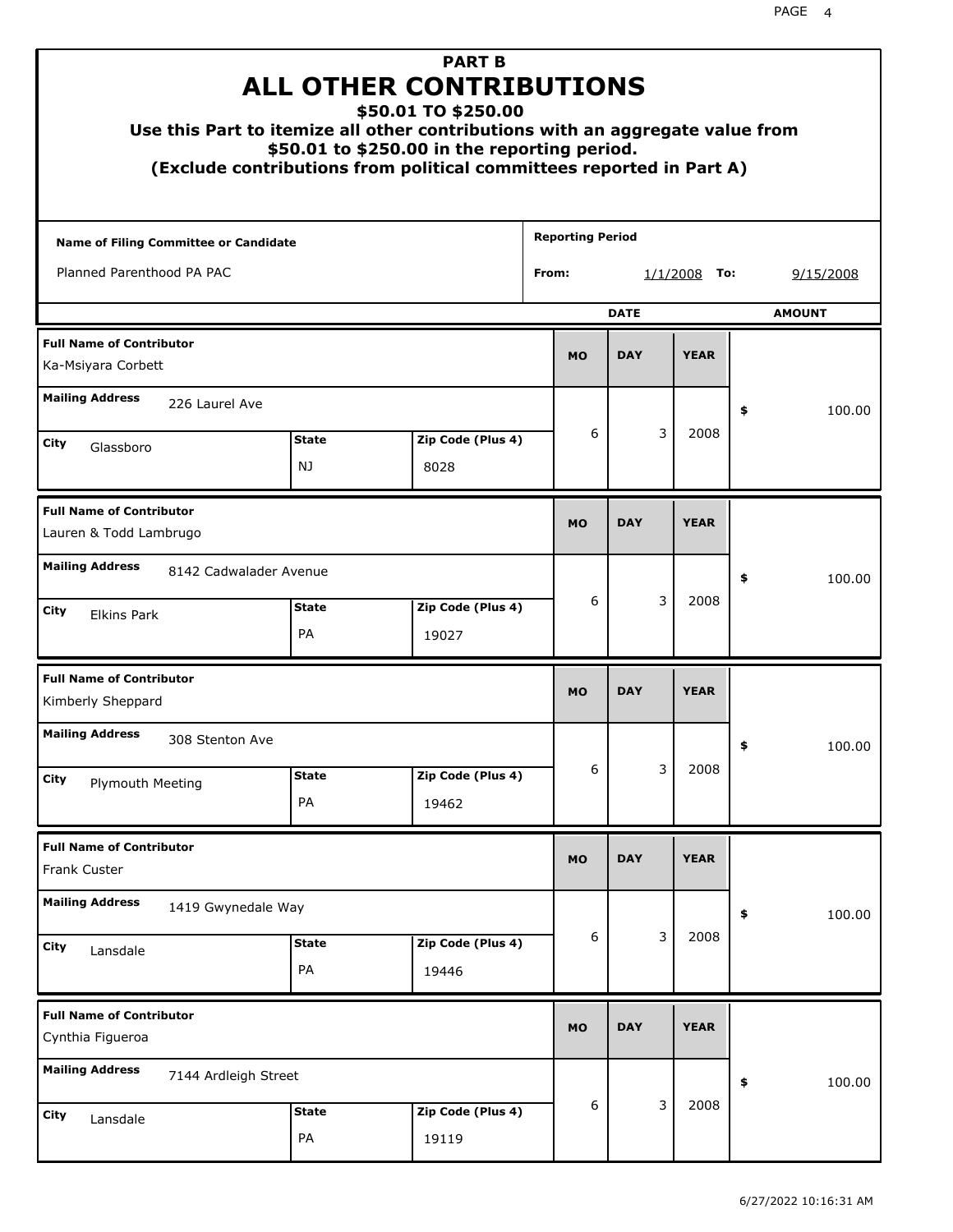| <b>Full Name of Contributor</b>                             |                       |              |                   | <b>MO</b> | <b>DAY</b> | <b>YEAR</b> |              |  |
|-------------------------------------------------------------|-----------------------|--------------|-------------------|-----------|------------|-------------|--------------|--|
| Lara Brown                                                  |                       |              |                   |           |            |             |              |  |
| <b>Mailing Address</b>                                      | 353 Yorkshire Rd      |              |                   |           |            |             | \$<br>100.00 |  |
| City<br>Bryn Mawr                                           |                       | <b>State</b> | Zip Code (Plus 4) | 6         | 3          | 2008        |              |  |
|                                                             |                       | PA           | 19010             |           |            |             |              |  |
| <b>Full Name of Contributor</b>                             |                       |              |                   | <b>MO</b> | <b>DAY</b> | <b>YEAR</b> |              |  |
| Maria Micolucci                                             |                       |              |                   |           |            |             |              |  |
| <b>Mailing Address</b>                                      | 348 Upper Gulph Road  |              |                   |           |            |             | \$<br>100.00 |  |
| City<br>Wayne                                               |                       | <b>State</b> | Zip Code (Plus 4) | 9         | 3          | 2008        |              |  |
|                                                             |                       | PA           | 19087             |           |            |             |              |  |
| <b>Full Name of Contributor</b>                             |                       |              |                   | <b>MO</b> | <b>DAY</b> | <b>YEAR</b> |              |  |
| Sara Lomax Reese                                            |                       |              |                   |           |            |             |              |  |
| <b>Mailing Address</b>                                      | 7807 Froebel Rd       |              |                   |           |            |             | \$<br>150.00 |  |
| City<br>Laverock                                            |                       | <b>State</b> | Zip Code (Plus 4) | 6         | 3          | 2008        |              |  |
|                                                             |                       | PA           | 19038             |           |            |             |              |  |
|                                                             |                       |              |                   |           |            |             |              |  |
| <b>Full Name of Contributor</b>                             |                       |              |                   | <b>MO</b> | <b>DAY</b> | <b>YEAR</b> |              |  |
| Elizabeth Parziale                                          |                       |              |                   |           |            |             |              |  |
| <b>Mailing Address</b>                                      | 534 Bell Lane         |              |                   |           |            |             | \$<br>250.00 |  |
| City<br>Maple Glen                                          |                       | <b>State</b> | Zip Code (Plus 4) | 6         | 3          | 2008        |              |  |
|                                                             |                       | PA           | 19002             |           |            |             |              |  |
| <b>Full Name of Contributor</b>                             |                       |              |                   | МO        | DAY        | <b>YEAR</b> |              |  |
| Mary Rouse Terlevich                                        |                       |              |                   |           |            |             |              |  |
| <b>Mailing Address</b>                                      | 422 Caversham Rd      |              |                   |           |            |             | \$<br>100.00 |  |
| City<br><b>Bryn Mawr</b>                                    |                       | <b>State</b> | Zip Code (Plus 4) | 6         | 3          | 2008        |              |  |
|                                                             |                       | PA           | 19010             |           |            |             |              |  |
| <b>Full Name of Contributor</b><br>Barbara Billings Supplee |                       |              |                   | <b>MO</b> | <b>DAY</b> | <b>YEAR</b> |              |  |
| <b>Mailing Address</b>                                      | 420 Waynesbrooke Road |              |                   |           |            |             | 100.00<br>\$ |  |
| City<br>Berwyn                                              |                       | <b>State</b> | Zip Code (Plus 4) | 6         | 30         | 2008        |              |  |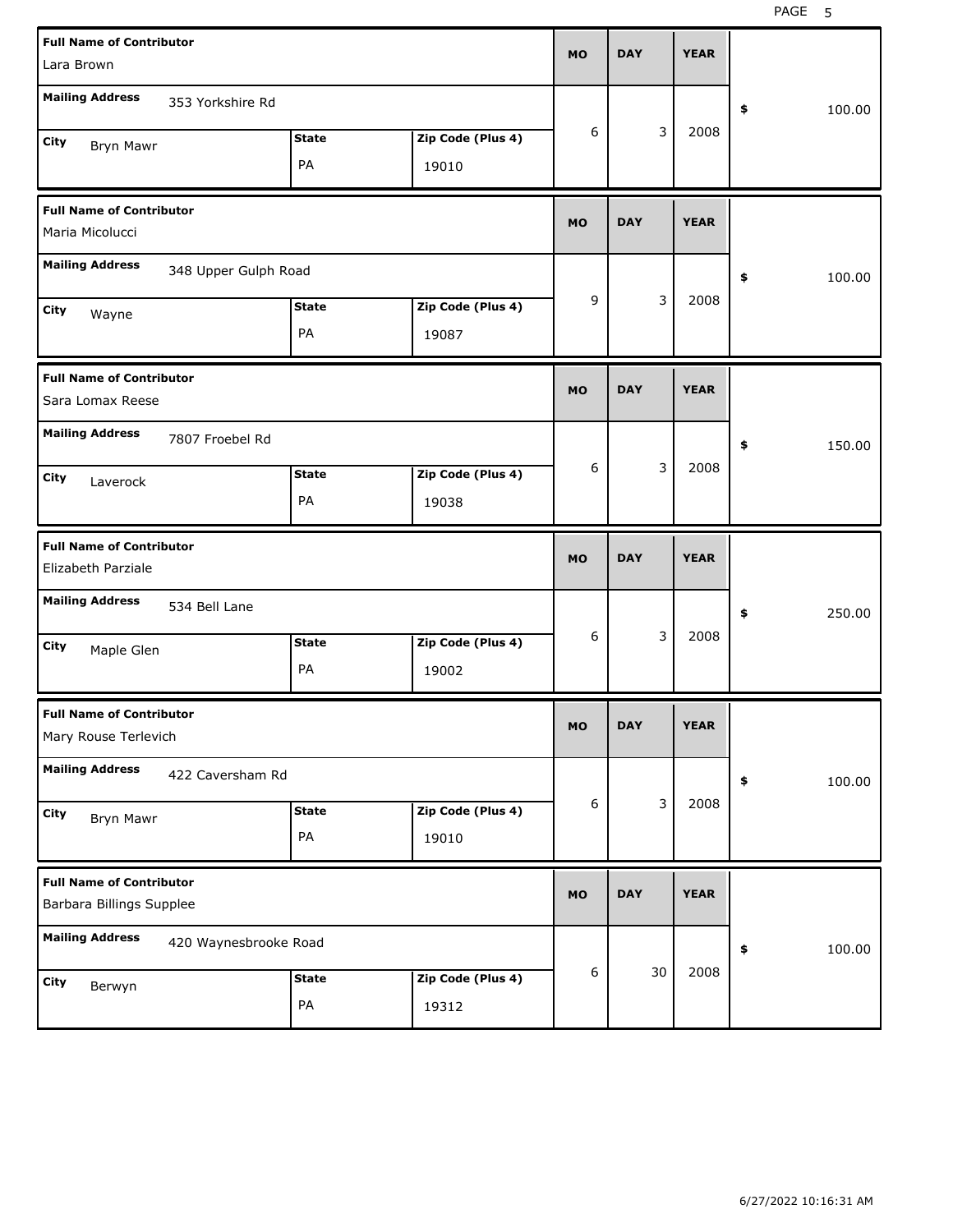| <b>Full Name of Contributor</b>                     |              |                   | <b>MO</b>        | <b>DAY</b>   | <b>YEAR</b> |              |
|-----------------------------------------------------|--------------|-------------------|------------------|--------------|-------------|--------------|
| S Naples                                            |              |                   |                  |              |             |              |
| <b>Mailing Address</b><br>Unknown                   |              |                   |                  |              |             | 100.00<br>\$ |
| City                                                | <b>State</b> | Zip Code (Plus 4) | 6                | 3            | 2008        |              |
|                                                     | PA           |                   |                  |              |             |              |
| <b>Full Name of Contributor</b>                     |              |                   | <b>MO</b>        | <b>DAY</b>   | <b>YEAR</b> |              |
| Linda Glickstein                                    |              |                   |                  |              |             |              |
| <b>Mailing Address</b><br>504 W. Mermaid Ln         |              |                   |                  |              |             | \$<br>200.00 |
| City<br>Philadelphia                                | <b>State</b> | Zip Code (Plus 4) | 6                | 3            | 2008        |              |
|                                                     | PA           | 19118             |                  |              |             |              |
| <b>Full Name of Contributor</b>                     |              |                   | <b>MO</b>        | <b>DAY</b>   | <b>YEAR</b> |              |
| Mary Banecker                                       |              |                   |                  |              |             |              |
| <b>Mailing Address</b><br>1023 Walsh Ave            |              |                   |                  |              |             | \$<br>100.00 |
| City<br>Langhorne                                   | <b>State</b> | Zip Code (Plus 4) | 6                | 3            | 2008        |              |
|                                                     | PA           | 19047             |                  |              |             |              |
| <b>Full Name of Contributor</b>                     |              |                   |                  |              |             |              |
| Paul and Cynthia Liefeld                            |              |                   | <b>MO</b>        | <b>DAY</b>   | <b>YEAR</b> |              |
| <b>Mailing Address</b><br>40 Linden Place           |              |                   |                  |              |             | \$<br>225.00 |
| City                                                | <b>State</b> | Zip Code (Plus 4) | $\overline{7}$   | $\mathbf{1}$ | 2008        |              |
| Sewickley                                           | PA           | 15143             |                  |              |             |              |
| <b>Full Name of Contributor</b>                     |              |                   | <b>MO</b>        | <b>DAY</b>   | YEAK        |              |
| Dayle Steinberg                                     |              |                   |                  |              |             |              |
| <b>Mailing Address</b><br>913 Hollow Road           |              |                   |                  |              |             | 100.00<br>\$ |
| City<br>Wayne                                       | <b>State</b> | Zip Code (Plus 4) | $\boldsymbol{7}$ | $\mathbf 1$  | 2008        |              |
|                                                     | PA           | 19087             |                  |              |             |              |
| <b>Full Name of Contributor</b><br>Louis Appell, Jr |              |                   | <b>MO</b>        | <b>DAY</b>   | <b>YEAR</b> |              |
| <b>Mailing Address</b><br>PO Box 2026               |              |                   |                  |              |             | 250.00<br>\$ |
| City<br>York                                        | <b>State</b> | Zip Code (Plus 4) | $\boldsymbol{7}$ | 25           | 2008        |              |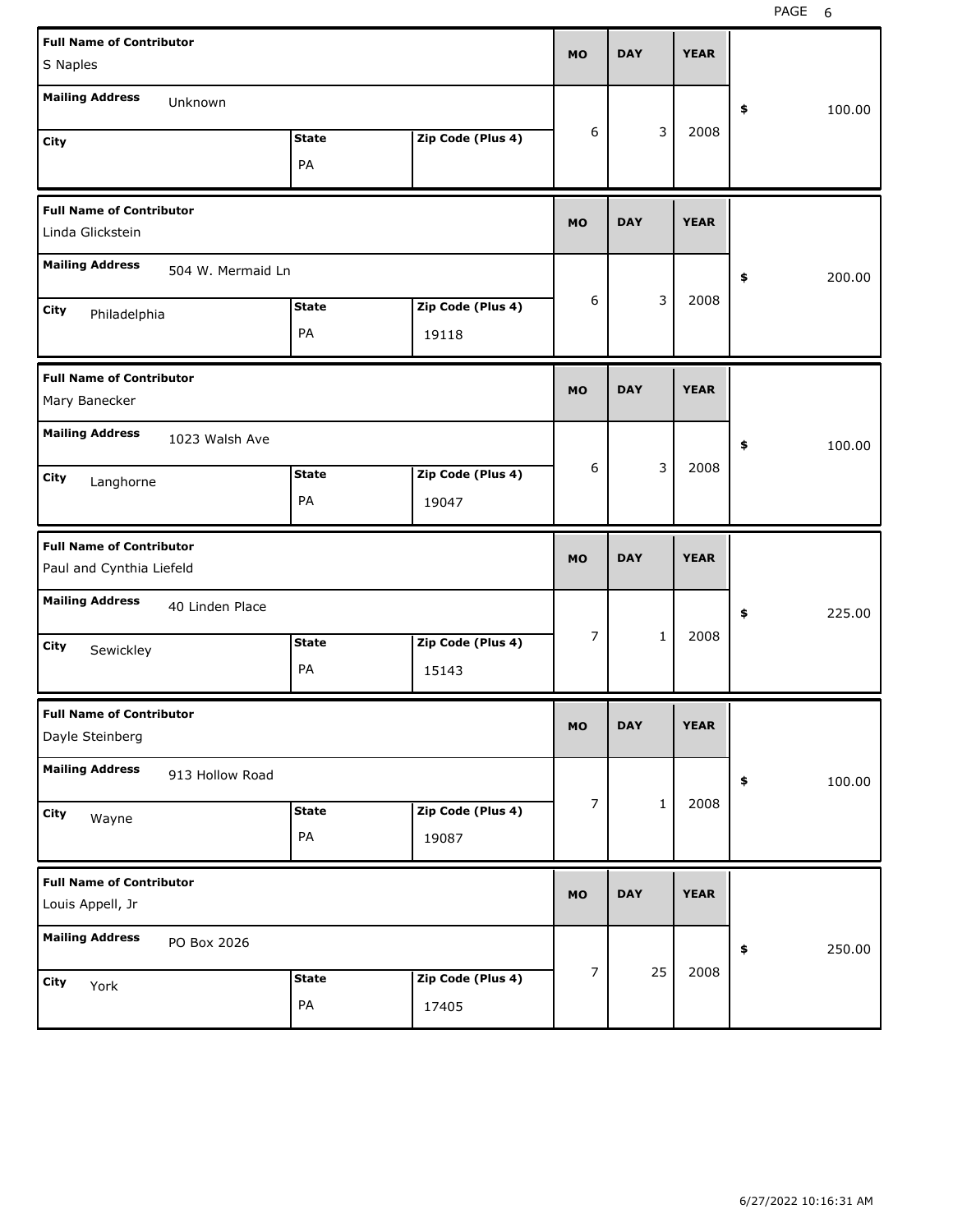| Enter Grand Total of Part A on Schedule I, Detailed Summary Page, Section 2. |                    |                   |   |   |             | \$<br><b>PAGE TOTAL</b><br>2,475.00 |
|------------------------------------------------------------------------------|--------------------|-------------------|---|---|-------------|-------------------------------------|
| <b>Mailing Address</b><br>Unknown<br>City                                    | State<br><b>PA</b> | Zip Code (Plus 4) | 6 | 3 | 2008        | \$<br>200.00                        |
| <b>Full Name of Contributor</b><br><b>Bruce Stayton</b>                      |                    |                   |   |   | <b>YEAR</b> |                                     |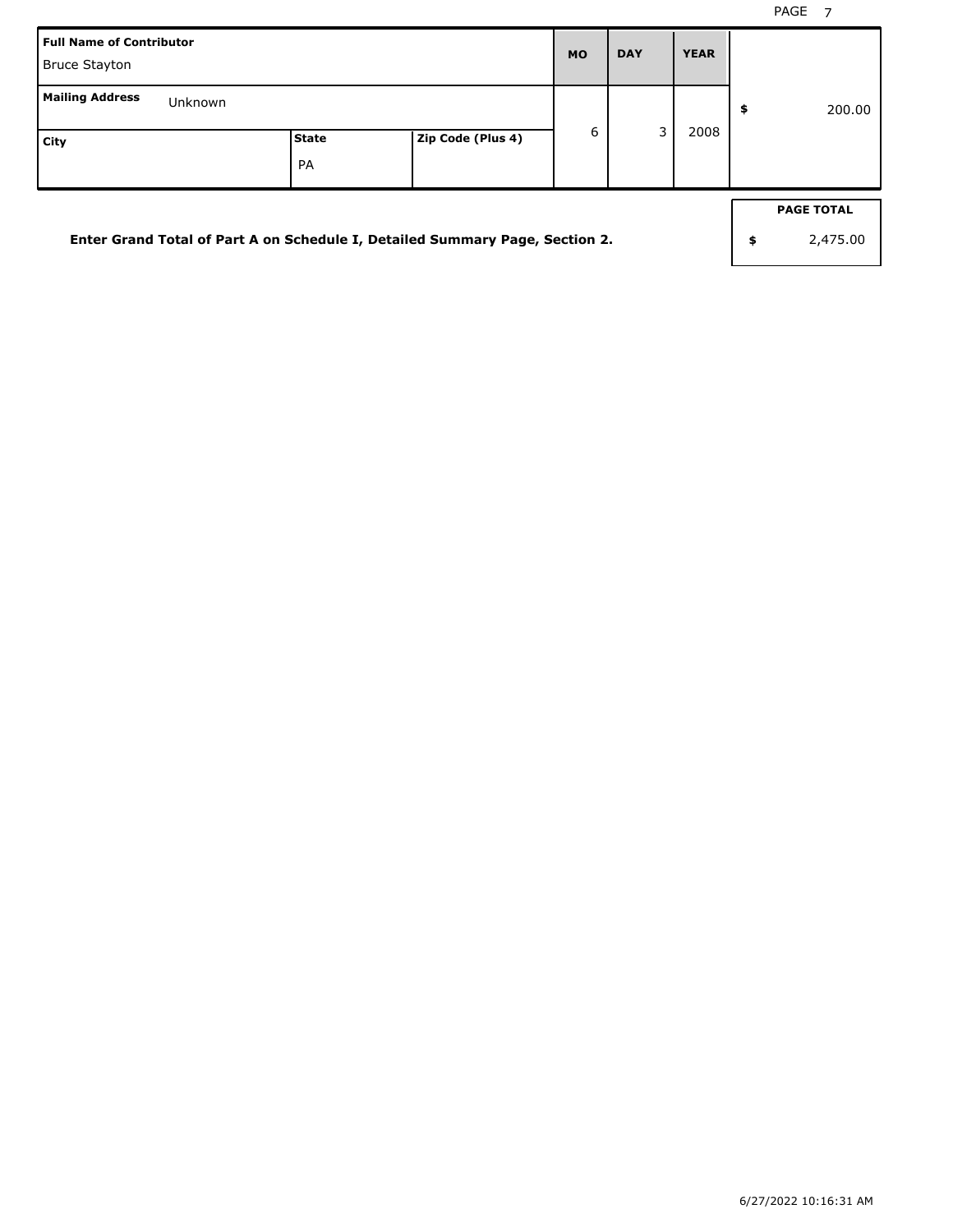## **PART C Contributions Received From Political Committees**

**OVER \$250.00**

 **Use this Part to itemize only contributions received from Political committees with an aggregate value from Over \$250.00 in the reporting period.**

| Name of Filing Committee or Candidate                                        |              | <b>Reporting Period</b> |           |             |             |                   |
|------------------------------------------------------------------------------|--------------|-------------------------|-----------|-------------|-------------|-------------------|
|                                                                              |              | From:                   |           |             | To:         |                   |
|                                                                              |              |                         |           | <b>DATE</b> |             | <b>AMOUNT</b>     |
| <b>Full Name of Contributing Committee</b>                                   |              |                         | <b>MO</b> | <b>DAY</b>  | <b>YEAR</b> |                   |
| <b>Mailing Address</b>                                                       |              |                         |           |             |             | \$<br>0.00        |
| City                                                                         | <b>State</b> | Zip Code (Plus 4)       |           |             |             |                   |
|                                                                              |              |                         |           |             |             | <b>PAGE TOTAL</b> |
| Enter Grand Total of Part C on Schedule I, Detailed Summary Page, Section 3. |              |                         |           |             |             | \$<br>0.00        |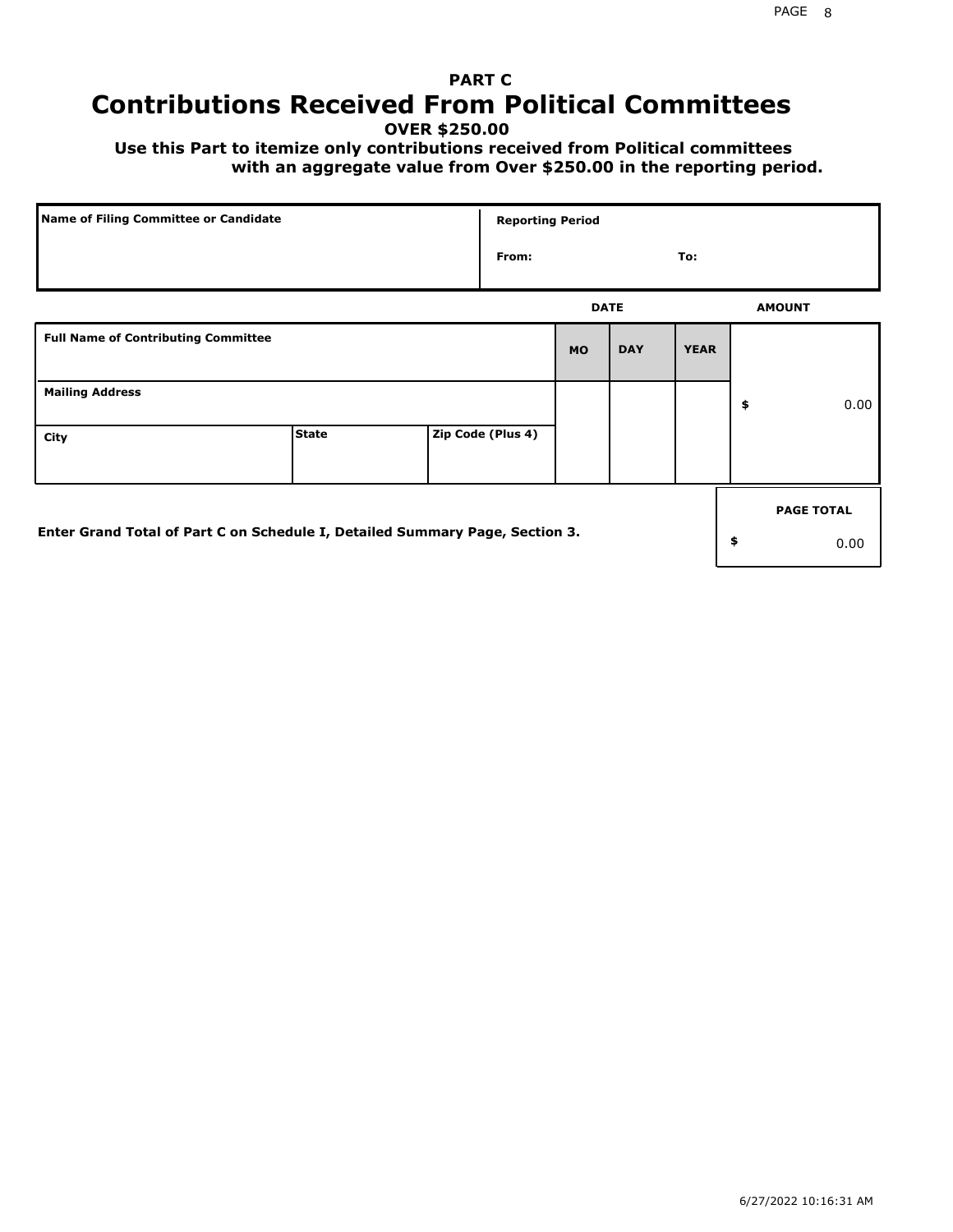# **PART D ALL OTHER CONTRIBUTIONS**

#### **OVER \$250.00**

#### **Use this Part to itemize all other contributions with an aggregate value of**

 **over \$250.00 in the reporting period.**

 **(Exclude contributions from political committees reported in Part C.)** 

| <b>Name of Filing Committee or Candidate</b>                          |                    |                            |                   |       | <b>Reporting Period</b>      |                    |                |                   |
|-----------------------------------------------------------------------|--------------------|----------------------------|-------------------|-------|------------------------------|--------------------|----------------|-------------------|
| Planned Parenthood PA PAC                                             |                    |                            |                   | From: |                              |                    | $1/1/2008$ To: | 9/15/2008         |
|                                                                       |                    |                            |                   |       |                              | <b>DATE</b>        |                | <b>AMOUNT</b>     |
| <b>Full Name of Contributor</b><br>Joanna McNeil Lewis                |                    |                            |                   |       | <b>MO</b>                    | <b>DAY</b>         | <b>YEAR</b>    |                   |
| <b>Mailing</b><br>214 Glenn Rd<br><b>Address</b>                      |                    |                            |                   |       |                              |                    |                | 500.00<br>\$      |
| City<br>Ardmore                                                       | <b>State</b><br>PA | Zip Code (Plus 4)<br>19003 |                   | 6     | 3                            | 2008               |                |                   |
| <b>Employer Name</b>                                                  |                    |                            |                   |       | <b>Occupation</b>            |                    | Unknown        |                   |
| <b>Employer Mailing Address/Principal Place of</b><br><b>Business</b> |                    |                            | City              |       |                              | <b>State</b><br>PA |                | Zip Code (Plus 4) |
| <b>Full Name of Contributor</b><br>H. Campbell Stuckeman              |                    |                            |                   |       | <b>MO</b>                    | <b>DAY</b>         | <b>YEAR</b>    |                   |
| <b>Mailing</b><br>1350 Old Freeport Rd Ste 2B<br><b>Address</b>       |                    |                            |                   |       |                              |                    |                | \$<br>1,000.00    |
| City<br>Pittsburgh                                                    | <b>State</b><br>PA | 15238                      | Zip Code (Plus 4) |       | $\overline{7}$               | $\mathbf 1$        | 2008           |                   |
| <b>Employer Name</b>                                                  |                    |                            |                   |       | <b>Occupation</b>            | Unknown            |                |                   |
| <b>Employer Mailing Address/Principal Place of</b><br><b>Business</b> |                    |                            | City              |       |                              | <b>State</b><br>PA |                | Zip Code (Plus 4) |
| <b>Full Name of Contributor</b><br>Georgia Benner                     |                    |                            |                   |       | <b>MO</b>                    | <b>DAY</b>         | <b>YEAR</b>    |                   |
| <b>Mailing</b><br>PO Box 517<br><b>Address</b>                        |                    |                            |                   |       |                              |                    |                | 1,700.00<br>\$    |
| City<br>Zelienople                                                    | <b>State</b><br>PA | 16063                      | Zip Code (Plus 4) |       | $\overline{7}$               | $\mathbf{1}$       | 2008           |                   |
| <b>Employer Name</b>                                                  |                    |                            |                   |       | <b>Occupation</b><br>Unknown |                    |                |                   |
| <b>Employer Mailing Address/Principal Place of</b><br><b>Business</b> |                    |                            | City              |       |                              | <b>State</b><br>PA |                | Zip Code (Plus 4) |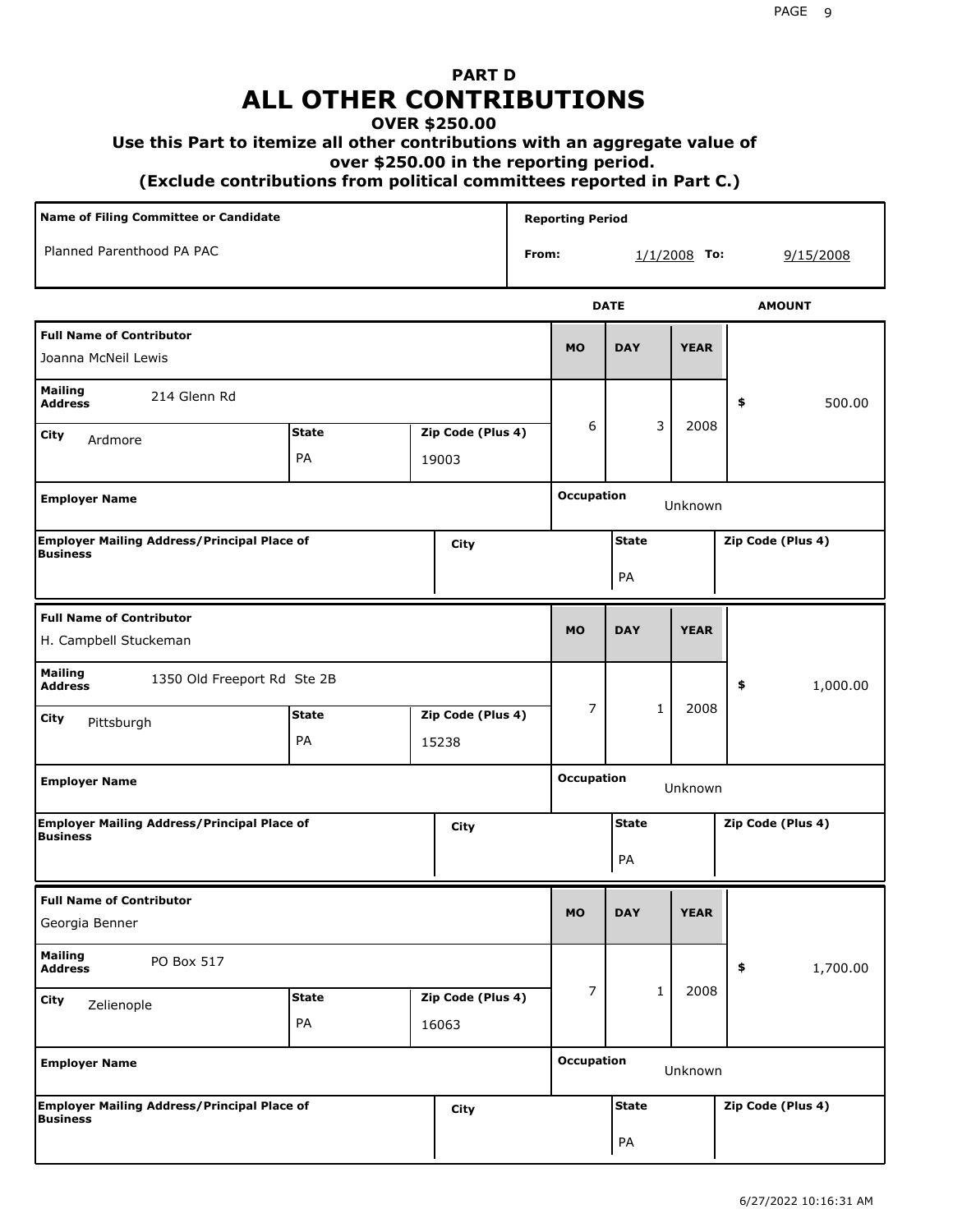| <b>Full Name of Contributor</b>                                       |                                                                              |  |                   |                   |              |             |                           |
|-----------------------------------------------------------------------|------------------------------------------------------------------------------|--|-------------------|-------------------|--------------|-------------|---------------------------|
| Wendy Carolyn Wolf                                                    |                                                                              |  |                   | <b>MO</b>         | <b>DAY</b>   | <b>YEAR</b> |                           |
| <b>Mailing</b><br>Unknown<br><b>Address</b>                           |                                                                              |  |                   |                   |              |             | 1,000.00<br>\$            |
| City                                                                  | <b>State</b>                                                                 |  | Zip Code (Plus 4) | 6                 | 3            | 2008        |                           |
|                                                                       | PA                                                                           |  |                   |                   |              |             |                           |
| <b>Employer Name</b>                                                  |                                                                              |  |                   | <b>Occupation</b> |              | Unknown     |                           |
| <b>Employer Mailing Address/Principal Place of</b><br><b>Business</b> |                                                                              |  | City              |                   | <b>State</b> |             | Zip Code (Plus 4)         |
|                                                                       |                                                                              |  |                   | PA                |              |             |                           |
| <b>Full Name of Contributor</b>                                       |                                                                              |  |                   |                   |              | <b>YEAR</b> |                           |
| Amy Cuzzola Kern, Ph.D.                                               |                                                                              |  |                   | <b>MO</b>         | <b>DAY</b>   |             |                           |
| <b>Mailing</b><br>5362 Wolf Rd<br><b>Address</b>                      |                                                                              |  |                   |                   |              |             | 1,000.00<br>\$            |
| City<br>Erie                                                          | <b>State</b>                                                                 |  | Zip Code (Plus 4) | 8                 | 21           | 2008        |                           |
|                                                                       | PA                                                                           |  | 16505             |                   |              |             |                           |
| <b>Employer Name</b>                                                  |                                                                              |  |                   | <b>Occupation</b> |              | Unknown     |                           |
| <b>Employer Mailing Address/Principal Place of</b><br><b>Business</b> |                                                                              |  | City              |                   | <b>State</b> |             | Zip Code (Plus 4)         |
|                                                                       |                                                                              |  |                   |                   | PA           |             |                           |
| <b>Full Name of Contributor</b>                                       |                                                                              |  |                   |                   |              | <b>YEAR</b> |                           |
| Morgan Plant                                                          |                                                                              |  |                   | <b>MO</b>         | <b>DAY</b>   |             |                           |
| <b>Mailing</b><br>322 S. West Street<br><b>Address</b>                |                                                                              |  |                   |                   |              |             | \$<br>500.00              |
| City<br>Carlisle                                                      | <b>State</b>                                                                 |  | Zip Code (Plus 4) | 8                 | 21           | 2008        |                           |
|                                                                       | PA                                                                           |  | 17013             |                   |              |             |                           |
| <b>Employer Name</b>                                                  |                                                                              |  |                   | <b>Occupation</b> |              |             | Morgan Plant & Associates |
| <b>Employer Mailing Address/Principal Place of</b><br><b>Business</b> |                                                                              |  | City              |                   | <b>State</b> |             | Zip Code (Plus 4)         |
|                                                                       |                                                                              |  |                   |                   | PA           |             |                           |
|                                                                       |                                                                              |  |                   |                   |              |             | <b>PAGE TOTAL</b>         |
|                                                                       | Enter Grand Total of Part C on Schedule I, Detailed Summary Page, Section 3. |  |                   |                   |              | \$          | 5,700.00                  |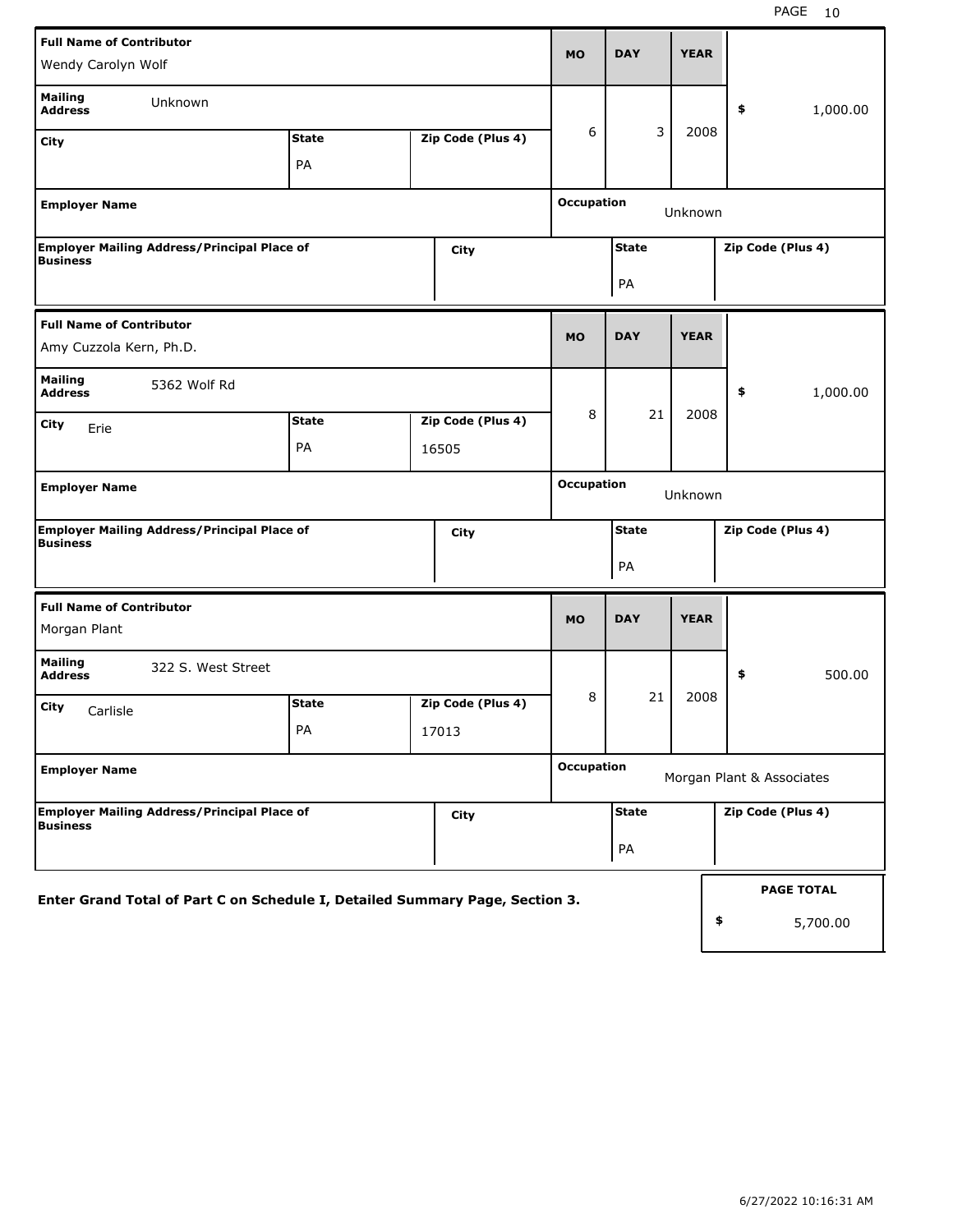### **PART E OTHER RECEIPTS**

#### **REFUNDS, INTEREST INCOME, RETURNED CHECKS, ETC.**

#### **Use this Part to report refunds received, interest earned, returned checks and**

### **prior expenditures that were returned to the filer.**

| Name of Filing Committee or Candidate                                        |              |                   |       | <b>Reporting Period</b> |             |             |                   |      |
|------------------------------------------------------------------------------|--------------|-------------------|-------|-------------------------|-------------|-------------|-------------------|------|
|                                                                              |              |                   | From: |                         |             | To:         |                   |      |
|                                                                              |              |                   |       |                         | <b>DATE</b> |             | <b>AMOUNT</b>     |      |
| <b>Full Name</b>                                                             |              |                   |       | <b>MO</b>               | <b>DAY</b>  | <b>YEAR</b> |                   |      |
| <b>Mailing Address</b>                                                       |              |                   |       |                         |             |             | \$                | 0.00 |
| City                                                                         | <b>State</b> | Zip Code (Plus 4) |       |                         |             |             |                   |      |
| <b>Receipt Description</b>                                                   |              |                   |       |                         |             |             |                   |      |
| Enter Grand Total of Part E on Schedule I, Detailed Summary Page, Section 4. |              |                   |       |                         |             |             | <b>PAGE TOTAL</b> |      |
|                                                                              |              |                   |       |                         |             |             | \$<br>0.00        |      |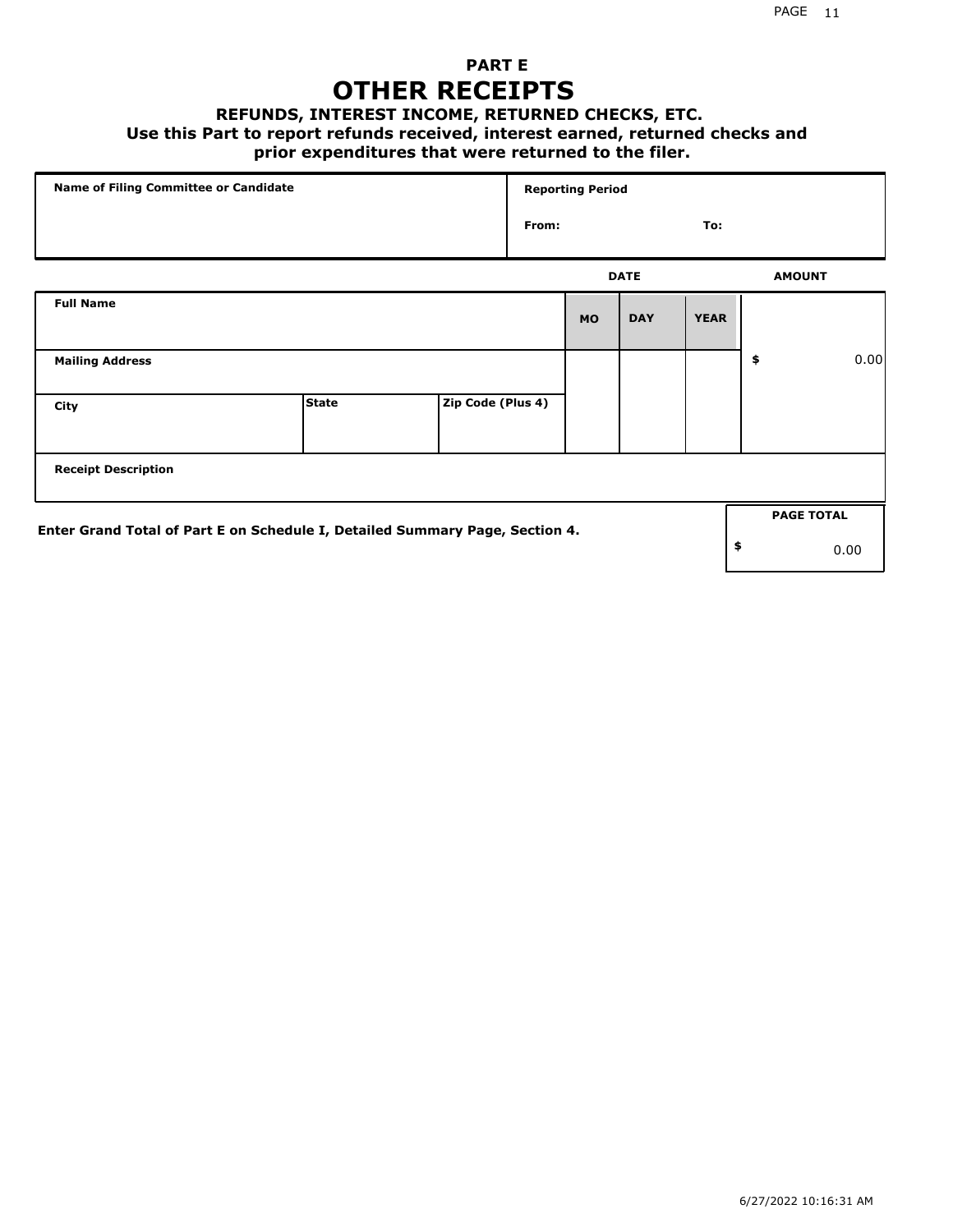## **SCHEDULE II IN-KIND CONTRIBUTIONS AND VALUABLE THINGS RECEIVED**

#### **USE THIS SCHEDULE TO REPORT ALL IN-KIND CONTRIBUTIONS OF VALUABLE THINGS DURING THE REPORTING PERIOD.**

**Detailed Summary Page**

| <b>Name of Filing Committee or Candidate</b>                                                                                                                                | <b>Reporting Period</b> |                |           |  |  |  |  |  |
|-----------------------------------------------------------------------------------------------------------------------------------------------------------------------------|-------------------------|----------------|-----------|--|--|--|--|--|
| Planned Parenthood PA PAC                                                                                                                                                   | From:                   | $1/1/2008$ To: | 9/15/2008 |  |  |  |  |  |
| 1. UNITEMIZED IN-KIND CONTRIBUTIONS RECEIVED - VALUE OF \$50.00 OR LESS PER CONTRIBUTOR                                                                                     |                         |                |           |  |  |  |  |  |
| <b>TOTAL for the Reporting Period</b>                                                                                                                                       | (1)                     | \$             | 0.00      |  |  |  |  |  |
| 2. IN-KIND CONTRIBUTIONS RECEIVED - VALUE OF \$50.01 TO \$250.00 (FROM PART F)                                                                                              |                         |                |           |  |  |  |  |  |
| <b>TOTAL for the Reporting Period</b>                                                                                                                                       | (2)                     | \$             | 0.00      |  |  |  |  |  |
| 3. IN-KIND CONTRIBUTION RECIEVED - VALUE OVER \$250.00 (FROM PART G)                                                                                                        |                         |                |           |  |  |  |  |  |
| <b>TOTAL for the Reporting Period</b>                                                                                                                                       | (3)                     | \$             | 0.00      |  |  |  |  |  |
| TOTAL VALUE OF IN-KIND CONTRIBUTIONS DURING THIS REPORTING PERIOD (Add and enter<br>amount totals from Boxes 1,2, and 3; also enter on Page 1, Reports Cover Page, Item F.) |                         | \$             | 0.00      |  |  |  |  |  |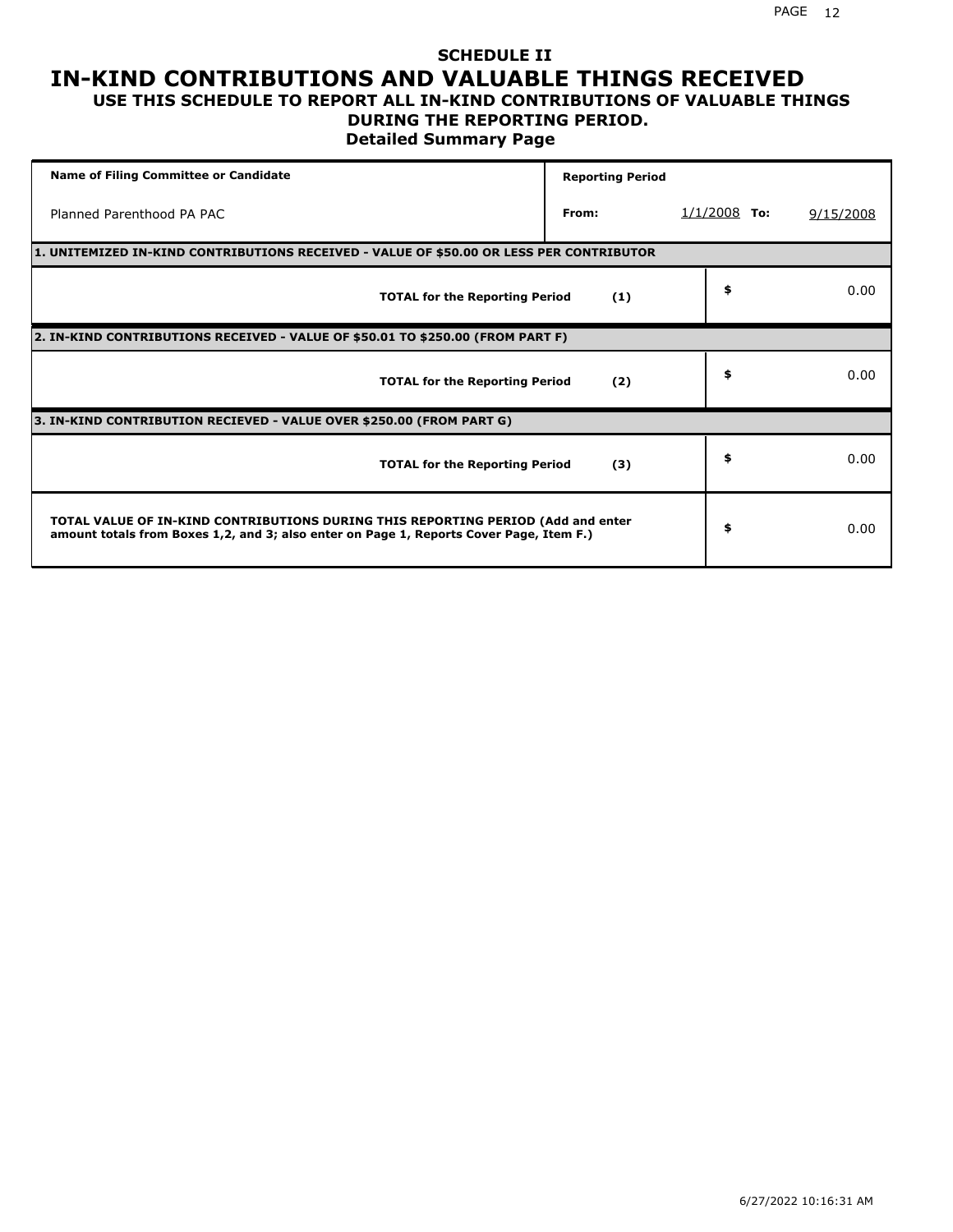## **SCHEDULE II PART F IN-KIND CONTRIBUTIONS RECEIVED**

### **VALUE OF \$50.01 TO \$250.00**

| <b>Name of Filing Committee or Candidate</b>                                                                  |              |                   | <b>Reporting Period</b> |             |             |                   |      |
|---------------------------------------------------------------------------------------------------------------|--------------|-------------------|-------------------------|-------------|-------------|-------------------|------|
|                                                                                                               |              |                   | From:                   |             |             | To:               |      |
|                                                                                                               |              |                   |                         | <b>DATE</b> |             | <b>AMOUNT</b>     |      |
| <b>Full Name of Contributor</b>                                                                               |              |                   | <b>MO</b>               | <b>DAY</b>  | <b>YEAR</b> |                   |      |
| <b>Mailing Address</b>                                                                                        |              |                   |                         |             |             | \$                | 0.00 |
| City                                                                                                          | <b>State</b> | Zip Code (Plus 4) |                         |             |             |                   |      |
| <b>Description of Contribution:</b>                                                                           |              |                   |                         |             |             |                   |      |
| Enter Grand Total of Part F on Schedule II, In-Kind Contributions Detailed Summary Page,<br><b>Section 2.</b> |              |                   |                         |             |             | <b>PAGE TOTAL</b> |      |
|                                                                                                               |              |                   |                         |             | \$          |                   | 0.00 |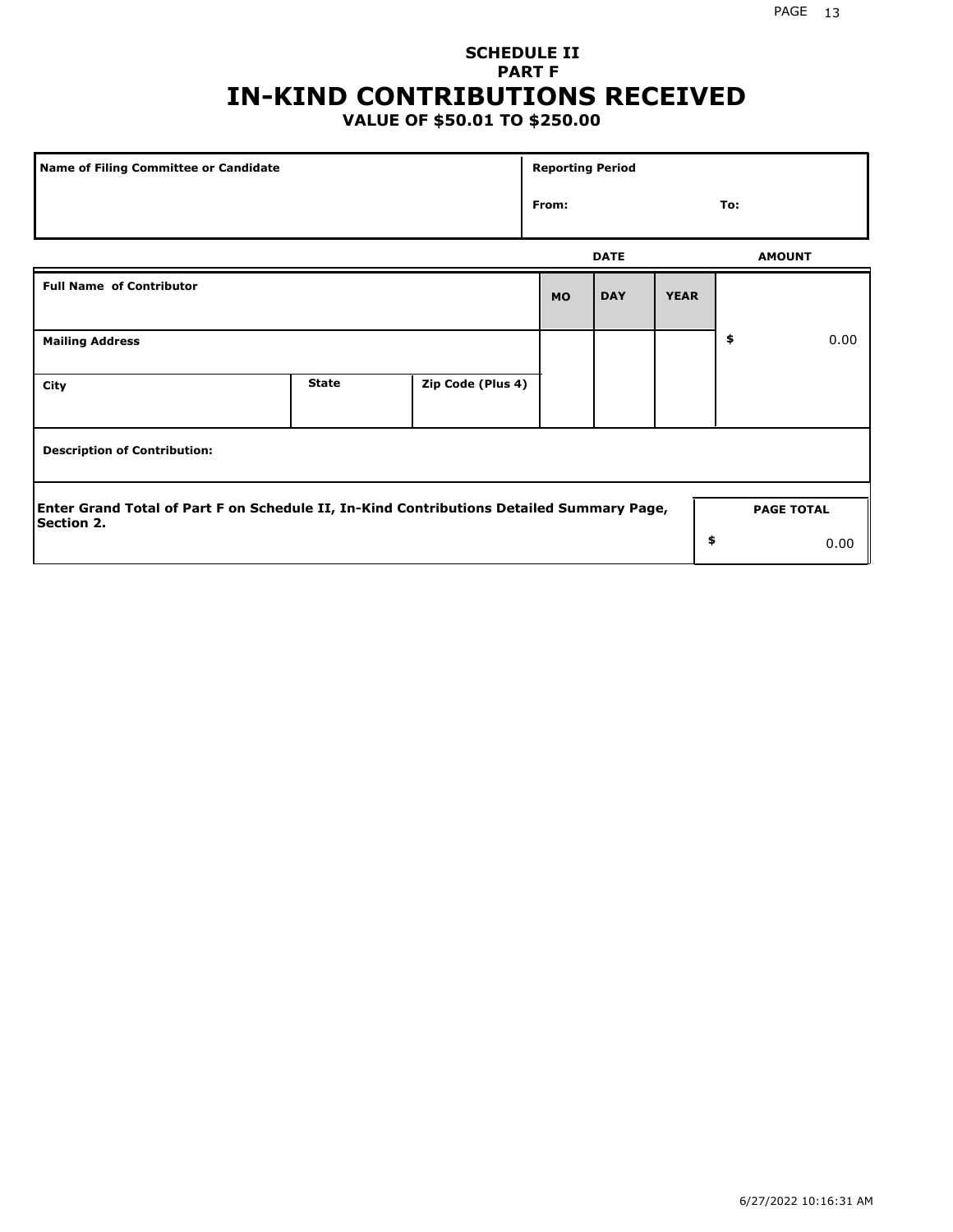### **SCHEDULE II PART G IN-KIND CONTRIBUTIONS RECEIVED VALUE OVER \$250.00**

| Name of Filing Committee or Candidate                                         |              |    |                  | <b>Reporting Period</b> |                            |                   |             |                                    |  |               |
|-------------------------------------------------------------------------------|--------------|----|------------------|-------------------------|----------------------------|-------------------|-------------|------------------------------------|--|---------------|
|                                                                               |              |    |                  |                         | From:                      |                   |             | To:                                |  |               |
|                                                                               |              |    |                  |                         |                            |                   | <b>DATE</b> |                                    |  | <b>AMOUNT</b> |
| <b>Full Name of Contributor</b>                                               |              |    |                  |                         |                            | <b>MO</b>         | <b>DAY</b>  | <b>YEAR</b>                        |  |               |
| <b>Mailing Address</b>                                                        |              | \$ |                  |                         |                            |                   |             | 0.00                               |  |               |
| City                                                                          | <b>State</b> |    | Zip Code(Plus 4) |                         |                            |                   |             |                                    |  |               |
| <b>Employer of Contributor</b>                                                |              |    |                  |                         |                            | <b>Occupation</b> |             |                                    |  |               |
| <b>Employer Mailing Address/Principal Place of</b><br>City<br><b>Business</b> |              |    | <b>State</b>     |                         | <b>Zip Code(Plus</b><br>4) |                   |             | <b>Description of Contribution</b> |  |               |

| <b>Enter Grand Total of Part G on Schedule II, In-Kind Contributions Detailed</b> |  | <b>PAGE TOTAL</b> |
|-----------------------------------------------------------------------------------|--|-------------------|
| <b>Summary Page, Section 3.</b>                                                   |  | 0.00              |
|                                                                                   |  |                   |